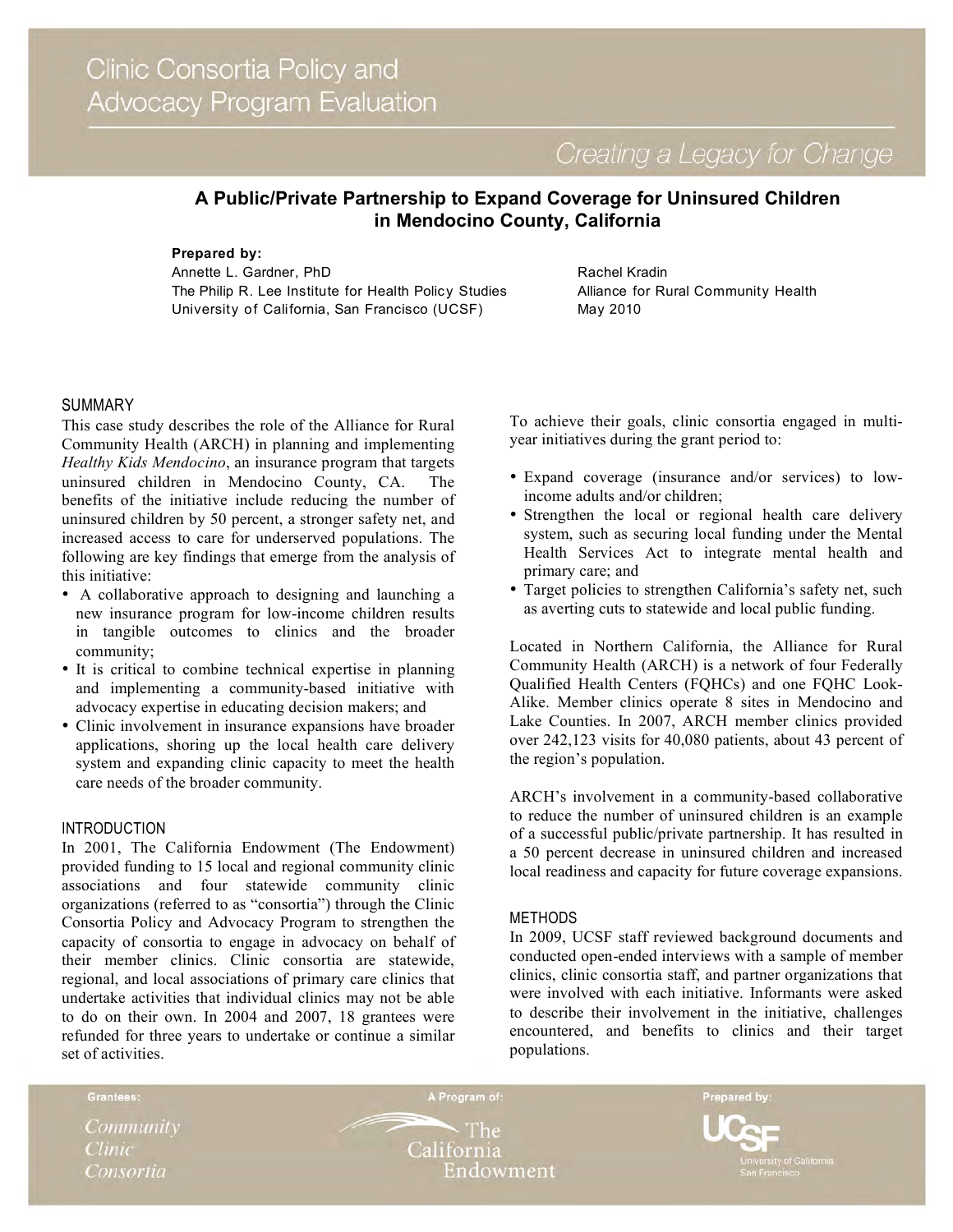# FINDINGS

ISSUE: UNINSURED CHILDREN AND REDUCED ACCESS TO HEALTH CARE In California, many counties have assumed responsibility for expanding insurance coverage to populations ineligible for existing public insurance programs, such as Healthy Families (SCHIP). The availability of new funding, specifically First 5 (tobacco tax) funding and private foundation support, facilitated the local planning of implementing health insurance programs for children ineligible for existing public insurance programs in 30 counties. Mendocino County was one of the few rural counties to undertake an insurance coverage initiative to reduce the barriers to preventive care for all uninsured children. In 2005, an estimated 2,500 children in Mendocino County lacked health insurance. While some uninsured children are eligible for existing public health insurance programs, many are ineligible due to parent income requirements and/or immigration status. Having insurance coverage is a key factor to improving the health of underserved populations, with uninsured children being at risk for reduced access to specialty care and hospital care.

### PROMISING SOLUTION: HEALTHY KIDS MENDOCINO

Launched in May 2006, *Healthy Kids Mendocino* is a program that enrolls children living in families with incomes below 300 percent of the FPL in existing public insurance programs (such as Medi-Cal), as well as a new primary care health insurance program called CalKids. It is a project of the Health Insurance for All Mendocino Initiative (HIFA) Committee, which was formed in 2004 at a time when there was interest in expanding access among Mendocino County agency leadership. The Committee was comprised of 15 community health leaders and was charged with increasing health care insurance coverage to vulnerable and uninsured populations in Mendocino County. ARCH was one of the three lead partner organizations, representing its member clinics that serve this population as well as providing staffing in planning and implementing *Healthy Kids Mendocino*.

### MAJOR MILESTONES:

Launching an insurance program was no small feat, requiring advance planning and support of policymakers. In 2004, ARCH staff actively participated on the HIFA Committee, including writing and disseminating a concept paper for the *Healthy Kids Mendocino* Project which detailed the implementation of a multi-phase initiative to achieve universal health care coverage for children. The concept paper was used by the County's Public Health Officer as a starting point from which to begin discussions with the Board of Supervisors about their potential financial support of the project.

During the planning stage, ARCH assisted in the organization of activities and events to garner policymaker support, such as a resolution in support of the Children's Health Initiative (CHI) that was unanimously adopted by the County Board of Supervisors. The ARCH Executive Director and the Director of Health Policy attended monthly meetings and were involved in access activities such as outreach, enrollment, and media events. In addition, ARCH convened the Advisory Council in 2005. The Council was critical to increasing community-wide support for the project.

ARCH assisted with the fund development campaign to fund CalKids, a comprehensive primary care insurance product for children ineligible for existing health insurance programs. *Healthy Kids Mendocino* relied heavily on support from other community partners, including the California HealthCare Foundation and the Blue Cross Foundation. ARCH staff played a leadership role in helping the program to secure \$90,000 in general fund support from the County Board of Supervisors in both 2006 and 2007. ARCH also helped secure funding for a technical assistance consultant for the identification and development of the *Healthy Kids Mendocino* insurance product. As the only non-profit  $501c(3)$ partner, ARCH serves as the fiscal agent for grants.

ARCH was involved in the implementation of *Healthy Kids Mendocino* in 2006. It contributed to the hiring process and collaborative direction of an Outreach and Enrollment Coordinator who trained Americorps members as Certified Application Assistors (CAAs). CAAs are located at ARCH's office, member clinics, as well as family resource centers. ARCH continues to play an active role in planning and troubleshooting with CAAs. Lastly, all six ARCH member clinics signed on to be CalKids providers and are the only dental providers in the CalKids program.

Modest consortium staffing resources were required to support the two part-time ARCH staff that participated in the HIFA and *Healthy Kids* meetings and coordinated clinic involvement, such as providing support for clinic CAAs.

*Partnerships and collaborations:* Early on, there was broad-based commitment to expanding coverage for the uninsured. In addition to ARCH, there were two other key organizations that were important in the planning and implementation of *Healthy Kids Mendocino*:

*The Mendocino County Health and Human Services Agency:* The Agency houses the project and also provides staffing. It fully funds the three full time staff members that run *Healthy Kids Mendocino*, drawing on state and federal sources of funding.

*First5 Commission:* Funded through Proposition 10 (tobacco tax) funding, First5 is a primary funder and has committed \$500,000 for premium assistance of children ages 0-5 as well as some administrative costs.

Additionally, *ARCH member clinics* are natural partners in expanding insurance coverage since they are sites that already provide health care services to this population and are committed to making sure these patients get the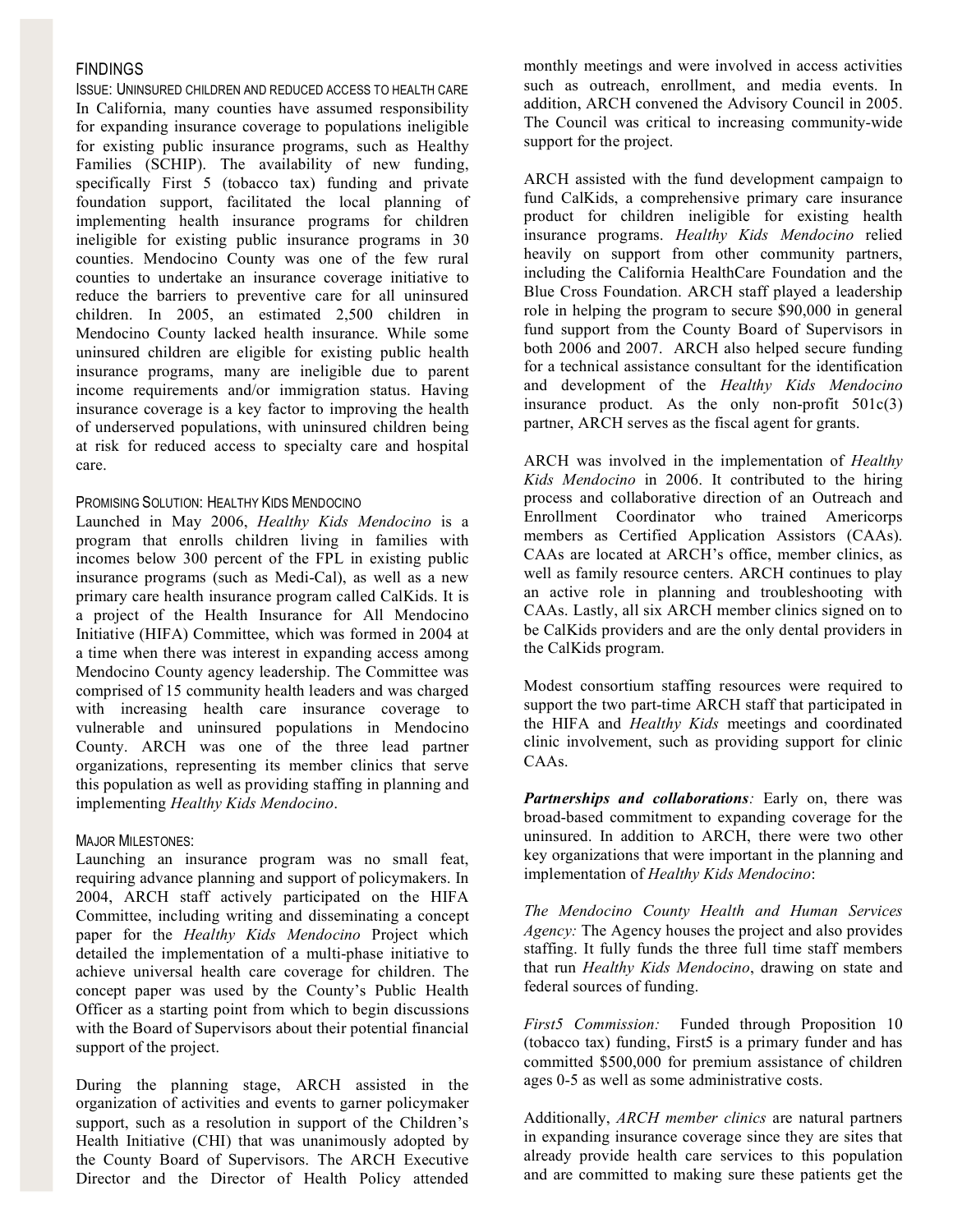services they need. Also, an *external consultant* was brought in to provide technical expertise in developing components of the program, such as identifying the plan product (CalKids) and developing the provider network. More recently, the *Mendocino County Office of Education* has provided access to the schools for health insurance outreach and enrollment activities in order to identify eligible children. Last, many other *community partners*, such as family resource centers, work with *Healthy Kids Mendocino* to identify and enroll uninsured children. There are 15 enrollment sites throughout the county.

*Overcoming challenges:* Sustaining the program—raising funds for the CalKids premiums and outreach and enrollment activities—has been difficult. The County and First5 Commission have maintained their financial commitment to the program but the private foundation support is scheduled to end in 2010. Mendocino County has limited resources to bring to bear and the non-profit community based organizations struggle to provide services in the face of growing unemployment and cut-backs at the state level. In 2009, issues arose with enrollment and a waitlist for Healthy Families was in effect from July – December, dampening demand and services. Meanwhile, Medi-Cal enrollment increased and a waitlist was set up for CalKids.

*Additional Challenges:* While insurance coverage greatly reduces the uncompensated costs of providing care to the uninsured that are borne by clinics, Healthy Families does not adequately reimburse providers for services provided. Fortunately, reimbursement rates have not been as problematic as anticipated. Additionally, participation in *Healthy Kids Mendocino* frees up clinic resources that can be used for other unmet needs. Last, providing coverage for undocumented children is a significant barrier and local programs must address financial and political resistance to covering this population. *Healthy Kids* is part of the County system and has high Board of Supervisor support.

# ACCOMPLISHMENTS AND BENEFITS

Using the grant Logic Model, the short and long-term outcomes of *Healthy Kids Mendocino* for safety net providers and underserved populations in Mendocino County include:

*Expanded ARCH advocacy capacity:* ARCH and its partners met early and then periodically with County leadership to educate them about the need for the initiative. In addition to their advocacy expertise, ARCH staff provided technical experience in grant writing and evaluation. ARCH was able to provide information about the clinic and consumer perspectives, such as identifying clinic patients who were willing to be interviewed during the planning stage.

*Increased policymaker awareness of safety net and clinic policy issues***:** In addition to opportunities to educate the County Board of Supervisors and agency leadership, there was good local newspaper coverage about the Children's Health Initiative as well as *Healthy Kids Mendocino*. ARCH received increased recognition by new stakeholders, such as the business community. It crafted messages about the role of clinics in supporting the safety net, indicating that the issue is lack of insurance, not lack of access to health care.

*Increased policymaker support of safety net and clinic policy issues***:** The County Board of Supervisors provided \$240,000 in county general fund support from 2007 to 2009. Additionally, *Healthy Kids Mendocino* is housed in the County system. The program administrator is a county employee and the program offices are located in a county building.

*Strengthened clinic operations:* ARCH staff helped clinics to facilitate their involvement in the initiative. Each ARCH member clinic now has a CAA to enroll kids in either public programs (Medi-Cal and Healthy Families) or Healthy Kids (CalKids). These CAAs are part of a larger network of CAAs totaling 30 people in 2008. New enrollments in Medi-Cal, Healthy Families, and CalKids have remained steady due to *Healthy Kids Mendocino*, reducing the number of uninsured children by 50 percent (see **Table 1**). In addition to securing reimbursement for services provided to the uninsured, clinics have stronger connections with other social services and schools where enrollment activities take place. Last, ARCH clinics have the capacity to assist children and their families to get the health care they need well before they require serious medical care.

| Program                                      | 2006            | 2007       | 2008            | 2009       |
|----------------------------------------------|-----------------|------------|-----------------|------------|
|                                              | <b>New</b>      | <b>New</b> | <b>New</b>      | <b>New</b> |
|                                              | Children        | Children   | <b>Children</b> | Children   |
|                                              | <b>Enrolled</b> | Enrolled   | Enrolled        | Enrolled   |
| Medi-Cal                                     | <b>Not</b>      | <b>Not</b> | <b>Not</b>      | <b>Not</b> |
|                                              | available       | available  | available       | Available  |
| <b>Healthy</b><br><b>Families</b><br>(SCHIP) | 781             | 886        | 898             | 766        |
| <b>Healthy</b><br>Kids<br>(CalKids)          | 176             | 158        | 187             | 156        |

**Table 1: Healthy Kids Mendocino New Children Enrolled, 2006-09** 

*Increased services for the underserved and uninsured: Healthy Kids Mendocino* has increased access to health insurance for children since the program inception. The number of uninsured children has been reduced by half since the program's inception in 2005, from 16 percent to 8 percent in 2007 (see **Table 2**). It also has achieved 80 percent continuous enrollment in Healthy Families and Medi-cal for children. As a result, families with a wide range of income levels, cultural backgrounds, and socioeconomic status have greater access to care across different providers, not just clinics. These enrollment gains translate into increased access to clinic services for children and their families, such as well-child and dental visits. CalKids enrollees appear to be making good use of services, with